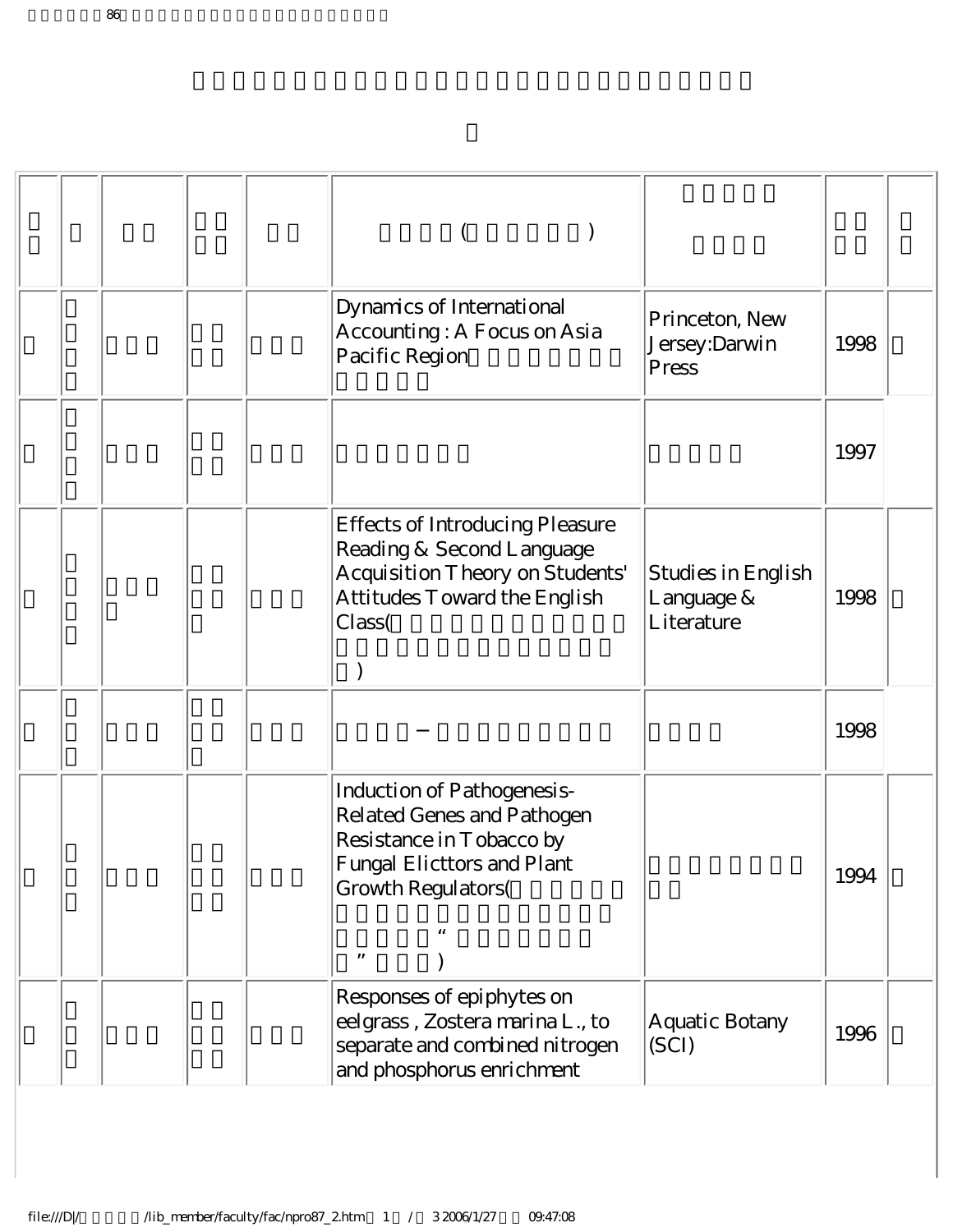|  |  |                                                                                                                                                        |                 | 1998 |
|--|--|--------------------------------------------------------------------------------------------------------------------------------------------------------|-----------------|------|
|  |  | Crafting a Nation:<br>Contemporary Taiwanese<br>Cultural Nationalism(                                                                                  |                 | 1998 |
|  |  | Property Rights Transformation<br>in Rural China: Local<br>Institutions and Economic<br>Organizations (                                                | Duke University | 1997 |
|  |  |                                                                                                                                                        |                 | 1998 |
|  |  |                                                                                                                                                        |                 | 1996 |
|  |  |                                                                                                                                                        |                 | 1998 |
|  |  | The Development of Planning<br>Support Systems by Integrating<br>Urban Models and Geographic in<br>formation Systems-A<br>Framework and Implementation |                 | 1997 |
|  |  |                                                                                                                                                        |                 | 1997 |
|  |  |                                                                                                                                                        |                 | 1998 |

 $86$